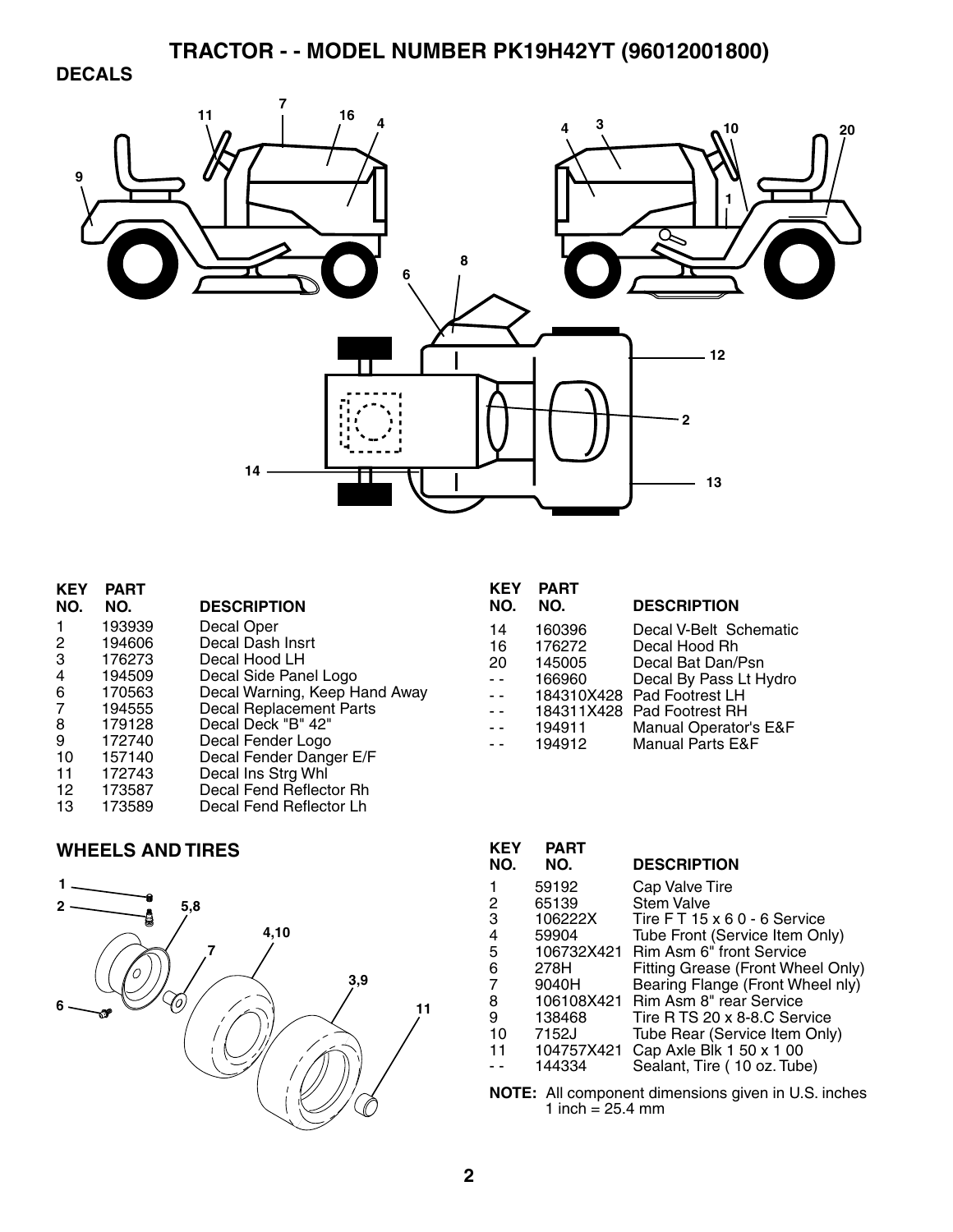

**3**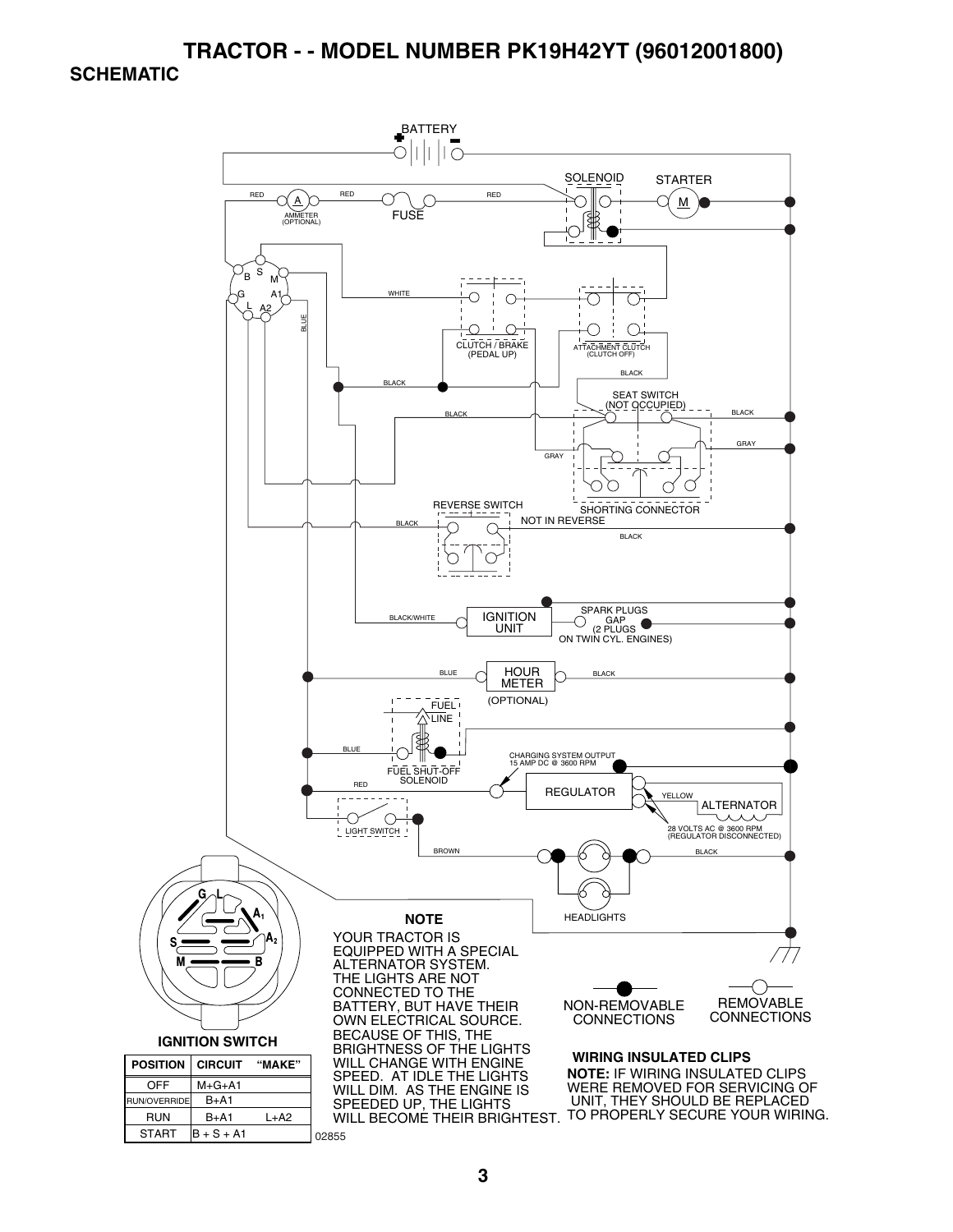**TRACTOR - - MODEL NUMBER PK19H42YT (96012001800) ELECTRICAL** 

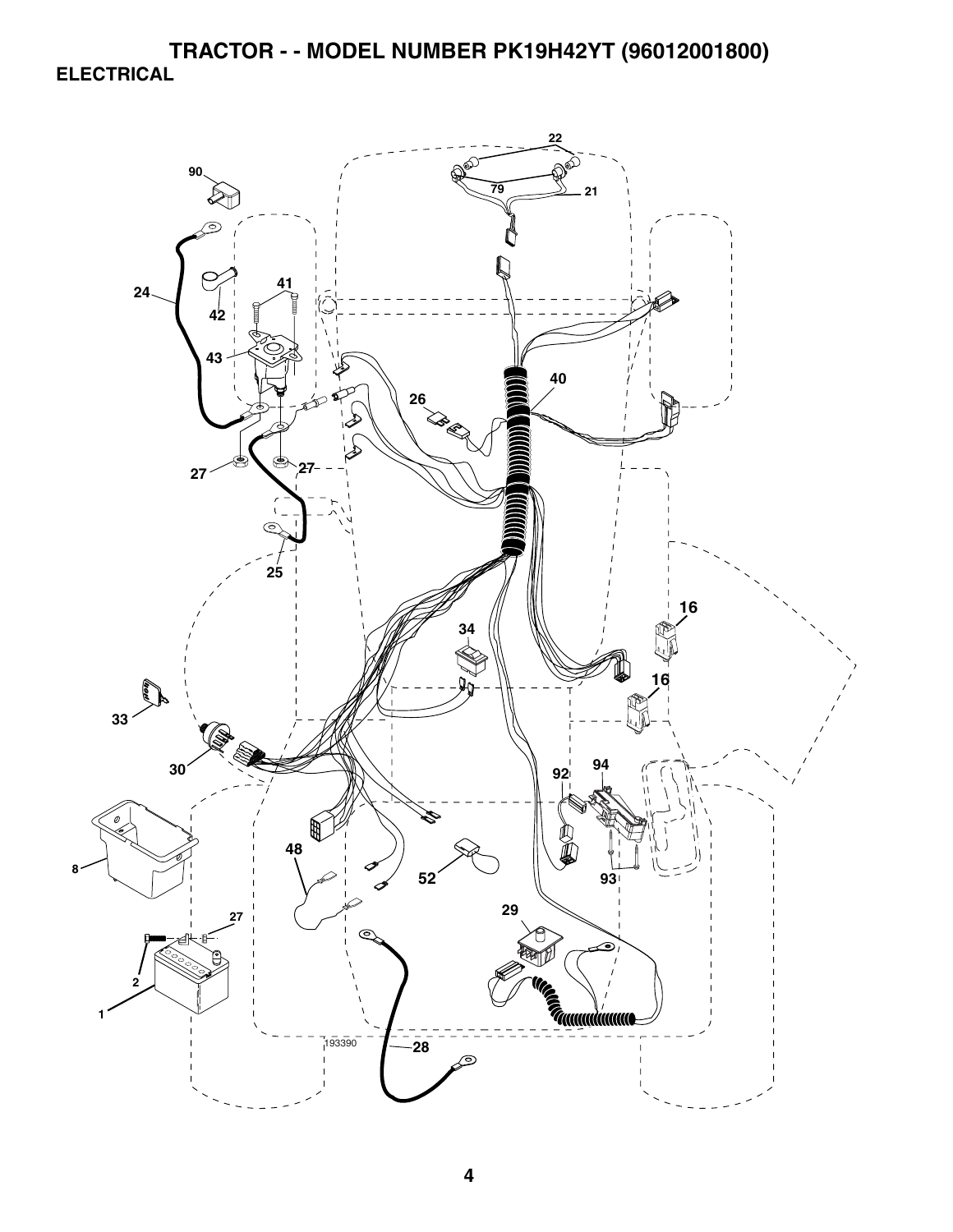### **TRACTOR - - MODEL NUMBER PK19H42YT (96012001800) ELECTRICAL**

| <b>KEY</b><br>NO. | <b>PART</b><br>NO. | <b>DESCRIPTION</b>                    |
|-------------------|--------------------|---------------------------------------|
| 1                 | 144927             | Battery                               |
| 2                 | 74760412           | Bolt Hex Hd 1/4-20 unc x 3/4          |
| 8                 | 176689             | <b>Box Battery</b>                    |
| 16                | 176138             | Switch Interlock                      |
| 21                | 175688             | <b>Harness Socket Light</b>           |
| 22 —              | 4152J              | Bulb, Light # 1156                    |
| 24                | 4799J              | <b>Cable Battery</b>                  |
| 25                | 146147             | Cable Battery 6 Ga. Red w/16 wire 44" |
| 26                | 175158             | Fuse                                  |
| 27 —              | 73510400           | Nut Keps Hex 1/4-20 unc               |
| 28                | 4207J              | Cable Ground 12" Blk 6 Ga.            |
| 29                | 192749             | Switch                                |
| 30 —              | 193350             | Switch Ign                            |
| 33                | 140401             | Key Ign Molded Generic                |
| 34                | 110712X            | Switch Light/Reset                    |
| 40                | 193390             | Harness Ign                           |
| 41                | 71110408           | Bolt Fin Hex 1/4-20 unc x 1/2         |
| 42                | 131563             | <b>Cover Terminal Red</b>             |
| 43                | 178861             | Solenoid                              |
| 48                | 140844             | Ammeter Adapter                       |
| 52                | 141940             | <b>Protection Loop</b>                |
| 79                | 175242             | Socket Asm                            |
| 90                | 180449             | <b>Cover Terminal</b>                 |
| 92                | 193465             | Harness Pigtail Reverse Switch        |
| 93 —              | 192540             | Screw Plastite 10-14 x 2.0            |
| 94                | 191834             | Module Reverse ROS                    |

**NOTE:** All component dimensions given in U.S. inches 1 inch  $= 25.4$  mm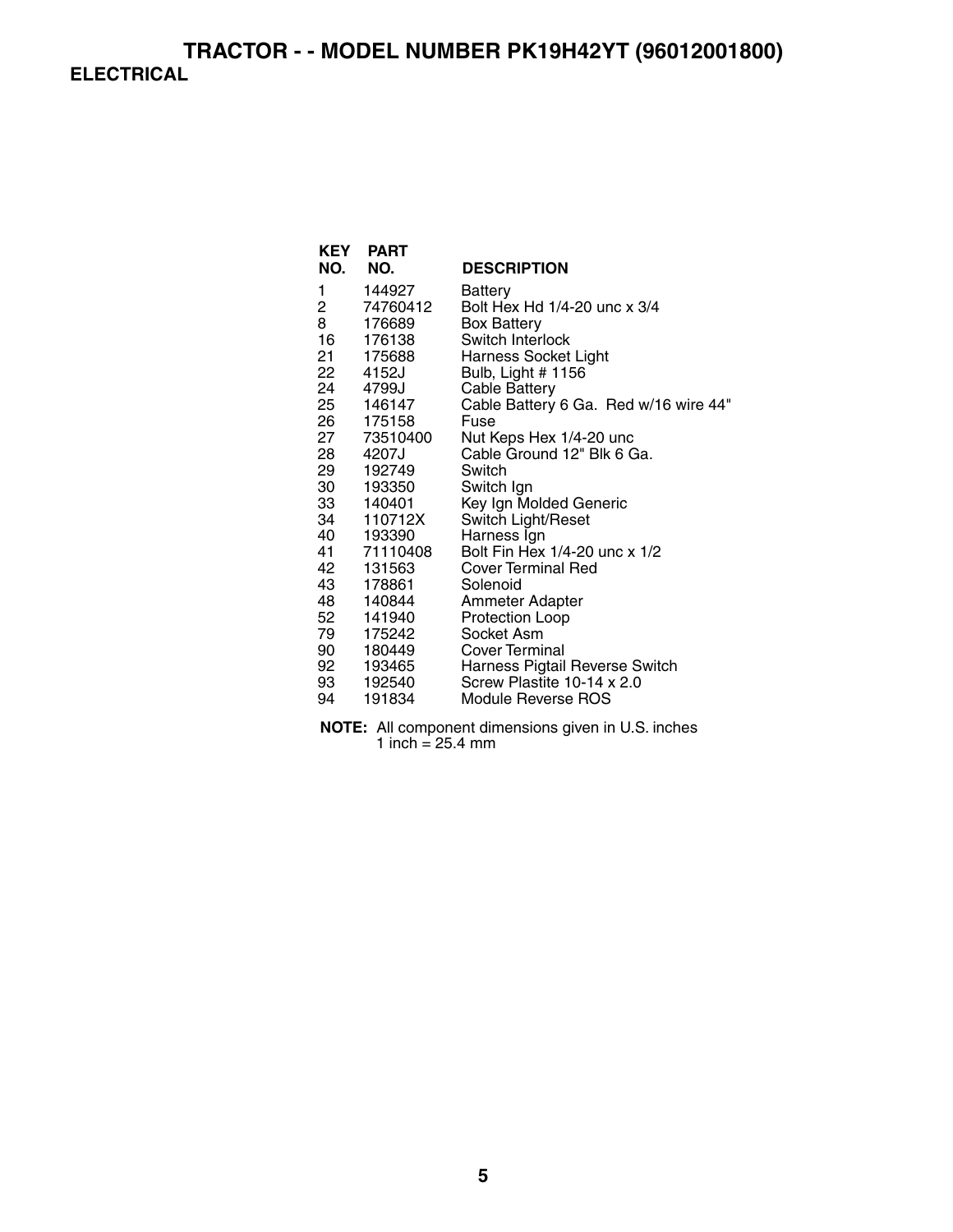**CHASSIS** 

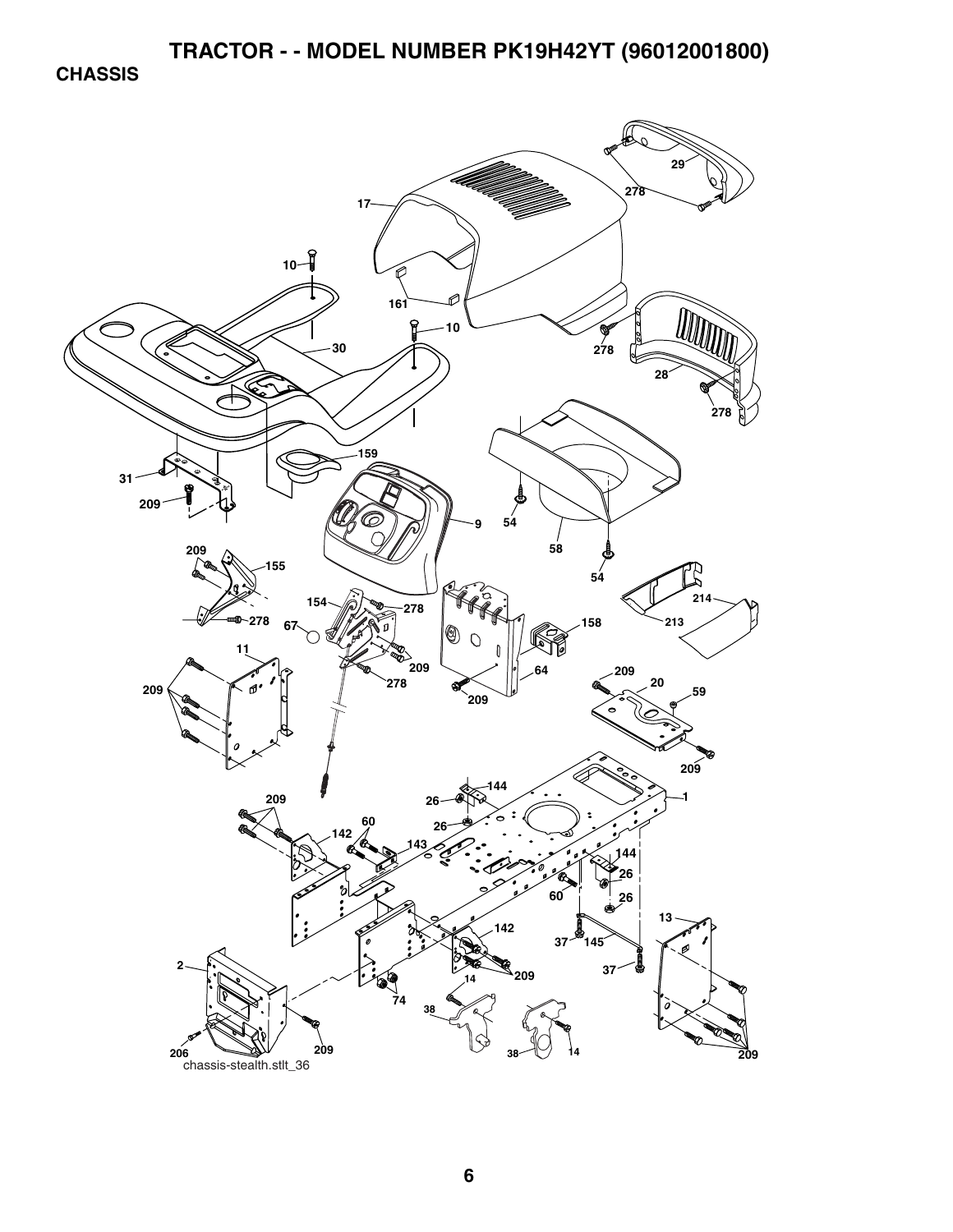**CHASSIS** 

| <b>KEY</b><br>NO. | <b>PART</b><br>NO.             | <b>DESCRIPTION</b>              |
|-------------------|--------------------------------|---------------------------------|
| 1                 | 174619                         | Chassis                         |
| $\overline{c}$    | 176554                         | Drawbar                         |
| 9                 | 193610X428                     | Dash                            |
| 10                | 72140608                       | Bolt Carriage 3/8-16 x 1        |
| 11                | 167203                         | Panel Dash Lh                   |
| 13                | 188702X010                     | Panel Dash Rh                   |
| 14                | 17490608                       | Screw Thdrol 3/8-16 x 1/2       |
| 17                | 175260X428                     | Hood                            |
| 20                | 162026                         | <b>Plate Battery</b>            |
| 26                | 73800600                       | Nut Lock Hex W/Ins 3/8-16 unc   |
| 28                | 175289X428                     | Grille/Lens Asm                 |
| 29                | 161840                         | Lens Bar                        |
| 30<br>31          | 192393X428<br>139976           | Fender<br><b>Bracket Fender</b> |
| 37                | 17490508                       | Screw Thdrol 6/16-18 x 1/2 TYT  |
| 38                | 175710                         | Bracket Asm Pivot Mower Rear    |
| 54                | 192512                         | Screw Wshd Hex 10-32 x 5/8      |
| 58                | 175351                         | Duct Air                        |
| 59                | 187495                         | <b>Bushing</b>                  |
| 60                | 72140606                       | Bolt Rdhd Sqnk 3/8-16 unc x 3/4 |
| 64                | 174997                         | Dash Lower STLT                 |
| 67                | 149846                         | Knob Oval                       |
| 74                | 73680600                       | Nut Crownlock 3/8-16 unc        |
| 142               | 175702                         | <b>Plate Reinforcement STLT</b> |
| 143               | 186689                         | <b>Bracket Swaybar Chassis</b>  |
| 144               | 175582                         | <b>Bracket Footrest</b>         |
| 145               | 156524                         | Rod Pivot Chassis/Hood          |
| 154               | 192413                         | Clutch Asm. Manual/Brkt         |
| 155               | 183926                         | <b>Bracket Dash LH</b>          |
| 158<br>159        | 162037                         | <b>Bracket Parking Brake</b>    |
| 161               | 155123X428 Cupholder<br>164655 | <b>Bumper Hood</b>              |
| 206               | 170165                         | Bolt Shoulder 5/16-18           |
| 209               | 17000612                       | Screw Hexwsh Thdr 3/8-16 x 3/4  |
| 213               | 169848X428                     | <b>Skirt Grille LH</b>          |
| 214               | 169847X428                     | <b>Skirt Grille RH</b>          |
| 278               | 191611                         | Screw 10 x 3/4 Single Lead-Hex  |

**NOTE:** All component dimensions given in U.S. inches 1 inch = 25.4 mm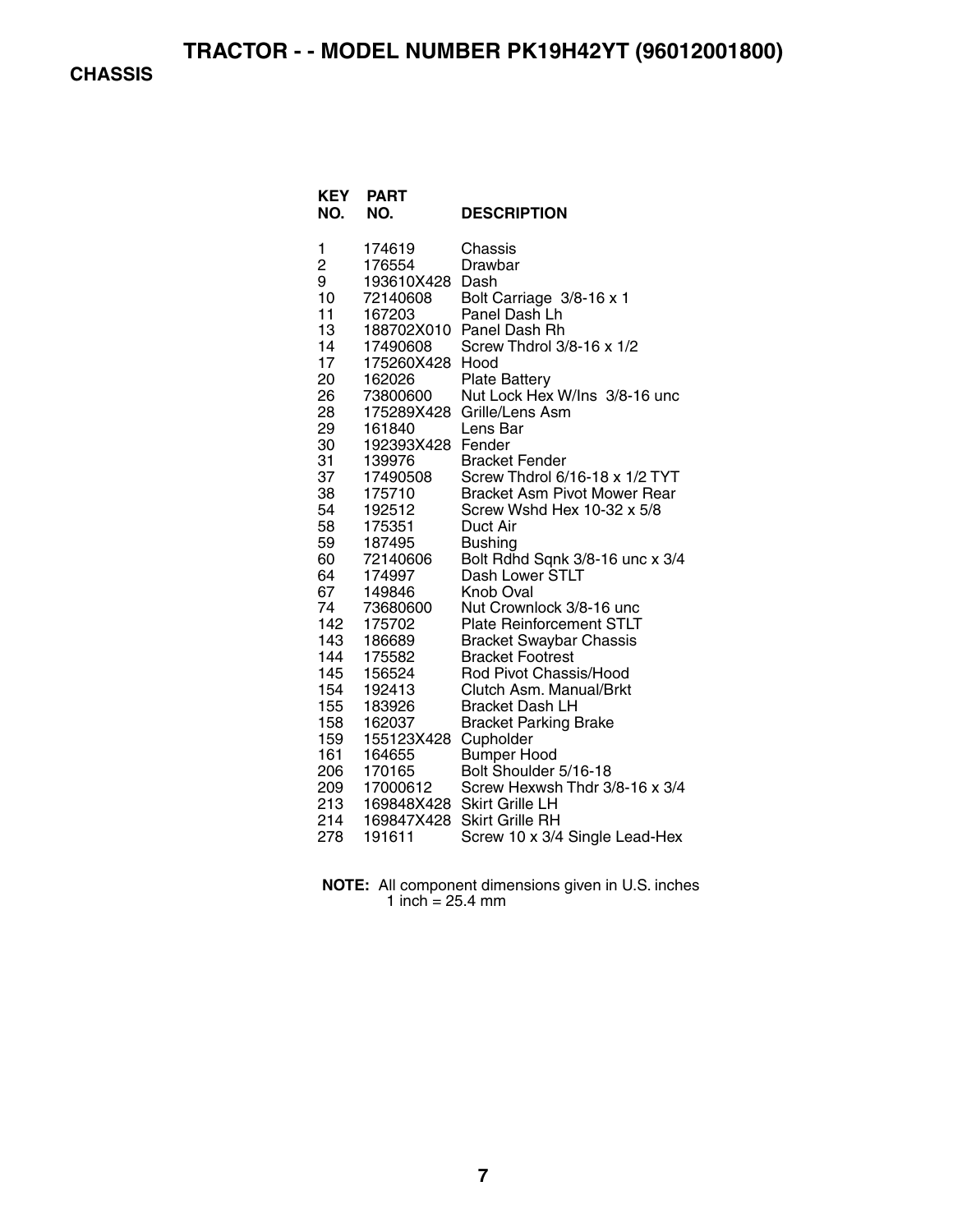**DRIVE** 

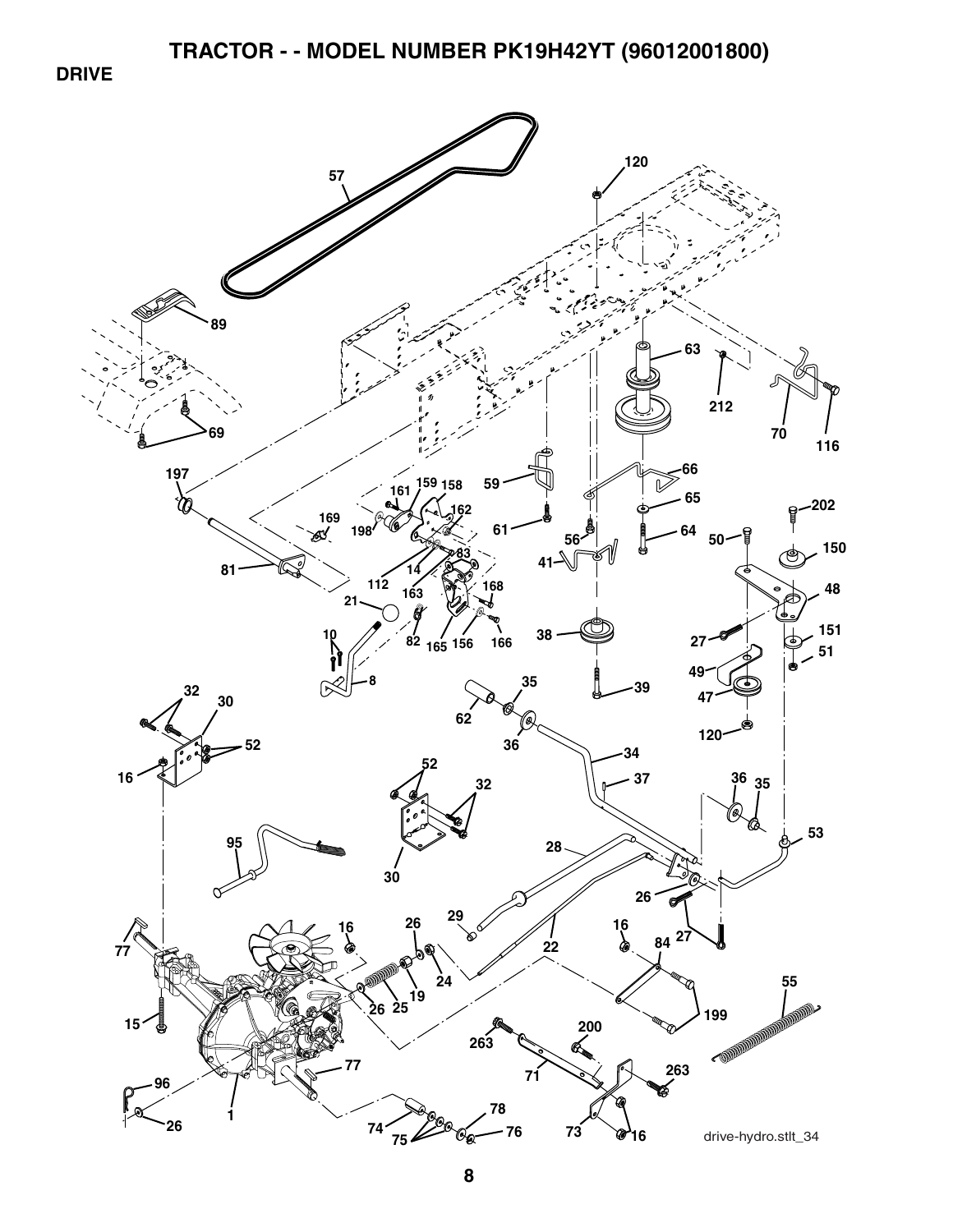#### **DRIVE**

| <b>KEY</b><br>NO. | <b>PART</b><br>NO. | <b>DESCRIPTION</b>                                                              | <b>KEY</b><br>NO. | <b>PART</b><br>NO.         | <b>DESCRIPTION</b>                                                  |
|-------------------|--------------------|---------------------------------------------------------------------------------|-------------------|----------------------------|---------------------------------------------------------------------|
| 1                 | .                  | Transaxle Hydro Gear 314-0510<br>(Order Parts From Transaxle Manu-<br>facturer) | 66<br>69<br>70    | 154778<br>142432<br>134683 | Keeper Belt Engine<br>Screw Hex Wsh Hi-Lo 1/4-1/2 unc<br>Guide Belt |
| 8                 | 192502             | <b>Rod Shift</b>                                                                | 71                | 169183                     | Strap Torque Lh Hydro                                               |
| 10                | 76020416           | Pin Cotter 1/8 x 1 CAD                                                          | 73                | 169182                     | Strap Torque Rh Hydro                                               |
| 14                | 10040400           | Washer Lock Hvy Helical                                                         | 74                | 137057                     | Spacer, Axle                                                        |
| 15                | 74490544           | Bolt, Hex FLGHD 5/16-18 Gr. 5                                                   | 75                | 121749X                    | Washer 25/32 x 1-1/4 x 16 Ga.                                       |
| 16                | 73800500           | Nut Lock Hex W/Ins 5/16-18 unc                                                  | 76                | 12000001                   | E-Ring                                                              |
| 19                | 73800600           | Nut Lock Hex W/Wsh 3/8-16 unc                                                   | 77                | 123583X                    | Key, Square                                                         |
| 21                | 106933X            | Knob, Round 1/2-13                                                              | 78                | 121748X                    | Washer 25/32 x 1-5/8 x 16 Ga.                                       |
| 22                | 169498             | Rod, Brake Hydro                                                                | 81                | 165596                     | Shaft Asm. Cross Hydro                                              |
| 24                | 73350600           | Nut                                                                             | 82                | 165711                     | Spring Torsion T/A                                                  |
| 25                | 106888X            | Spring, Brake Rod                                                               | 83                | 19171216                   | Washer 17/32 x 3/4 x 16 Ga.                                         |
| 26                | 19131316           | Washer                                                                          | 84                | 169594                     | <b>Link Transaxle</b>                                               |
| 27                | 76020412           | Pin Cotter 1/8 x 3/4 CAD.                                                       | 89                |                            | 192387X428 Console, Shift                                           |
| 28                | 175765             | Rod, Parking Brake                                                              | 95                | 170201                     | Control Asm Bypass Hydro                                            |
| 29                | 71673              | Cap, Parking Brake                                                              | 96                | 4497H                      | Retainer Spring 1" Zinc/Cad                                         |
| 30                | 169592             | Bracket, Transaxle                                                              | 112               | 19091210                   | Washer 9/32 x 3/4 x 10 Ga.                                          |
| 32                | 74760512           | Bolt Hex Hd 5/16-18 unc x 3/4                                                   | 116               | 72140608                   | Bolt RDHD SQNK 3/8-16 unc x 1                                       |
| 34                | 175578             | Shaft, Foot Pedal                                                               | 120               | 73900600                   | Nut Lock Flg 3/8-16 unc                                             |
| 35                | 120183X            | Bearing, Nylon                                                                  | 150               | 175456                     | <b>Spacer Retainer</b>                                              |
| 36                | 19211616           | Washer                                                                          | 151               | 19133210                   | Washer 13/32 x 2 x 10 Ga.                                           |
| 37                | 1572H              | Pin, Roll                                                                       | 156               | 166002                     | Washer Srrted 5/16 ID x 1.125                                       |
| 38                | 179114             | Pulley, Composite                                                               | 158<br>159        | 165589                     | <b>Bracket Shift Mount</b><br>Hub Shift                             |
| 39                | 72110622           | Bolt Rdhd 3/8-16 unc x 2-3/4 Gr. 5                                              | 161               | 183900<br>72140406         | Bolt Rdhd Sqnk 1/4-20 x 3/4 Gr. 5                                   |
| 41                | 175556             | Keeper, Belt Idler                                                              | 162               | 73680400                   | Nut Crownlock 1/4-20 unc                                            |
| 47                | 127783             | Pulley, Idler, V-Groove                                                         | 163               | 74780416                   | Bolt Hex Fin 1/4-20 unc x 1 Gr. 5                                   |
| 48                | 154407             | <b>Bellcrank Clutch Grnd Drv STL</b>                                            | 165               | 165623                     | <b>Bracket Pivot Lever</b>                                          |
| 49                | 123205X            | Retainer, Belt                                                                  | 166               | 17490510                   | Screw 5/16-18 x 5/8                                                 |
| 50                | 72110612           | Bolt Carr Sh 3/8-16 x 1-1/2 Gr. 5                                               | 168               | 165492                     | Bolt Shoulder 5/16-18 x .561                                        |
| 51                | 73680600           | Nut Crownlock 3/8-16 unc                                                        | 169               | 165580                     | Plate Fastening Lt                                                  |
| 52                | 73680500           | Nut Crownlock 5/16-18 unc                                                       | 197               | 169613                     | Nyliner Snap-In 5/8" ID                                             |
| 53                | 105710X            | Link, Clutch                                                                    | 198               | 169593                     | Washer Nyl 7/8 ID x .105                                            |
| 55<br>56          | 105709X            | Spring, Return, Clutch<br>Screw 3/8-16 x 1-1/4                                  | 199               | 169612                     | Bolt Shoulder 5/16-18 unc                                           |
| 57                | 17060620<br>140294 | V-Belt, Ground Drive                                                            | 200               | 72140508                   | Bolt Rdhd Sqnk 5/16-18 unc x 1                                      |
| 59                |                    |                                                                                 | 202               | 72110614                   | Bolt Carr Sh 3/8-16 x 1-3/4 Gr. 5                                   |
| 61                | 169691<br>17120614 | Keeper, Center Span<br>Screw 3/8-16 x .875                                      | 212               | 145212                     | Nut Hex flange Lock                                                 |
| 62                | 8883R              | Cover, Pedal                                                                    | 263               | 17000612                   | Screw Hexwsh Thdr 3/8-16 x 3/4                                      |
| 63                | 175410             | Pulley, Engine                                                                  |                   |                            |                                                                     |
| 64                | 173937             | Bolt Hex 7/16-20 x 4 x Gr. 5-1.5 Thr                                            |                   |                            |                                                                     |
| 65                | 10040700           | Washer                                                                          |                   | 1 inch = $25.4$ mm         | <b>NOTE:</b> All component dimensions given in U.S. inches          |
|                   |                    |                                                                                 |                   |                            |                                                                     |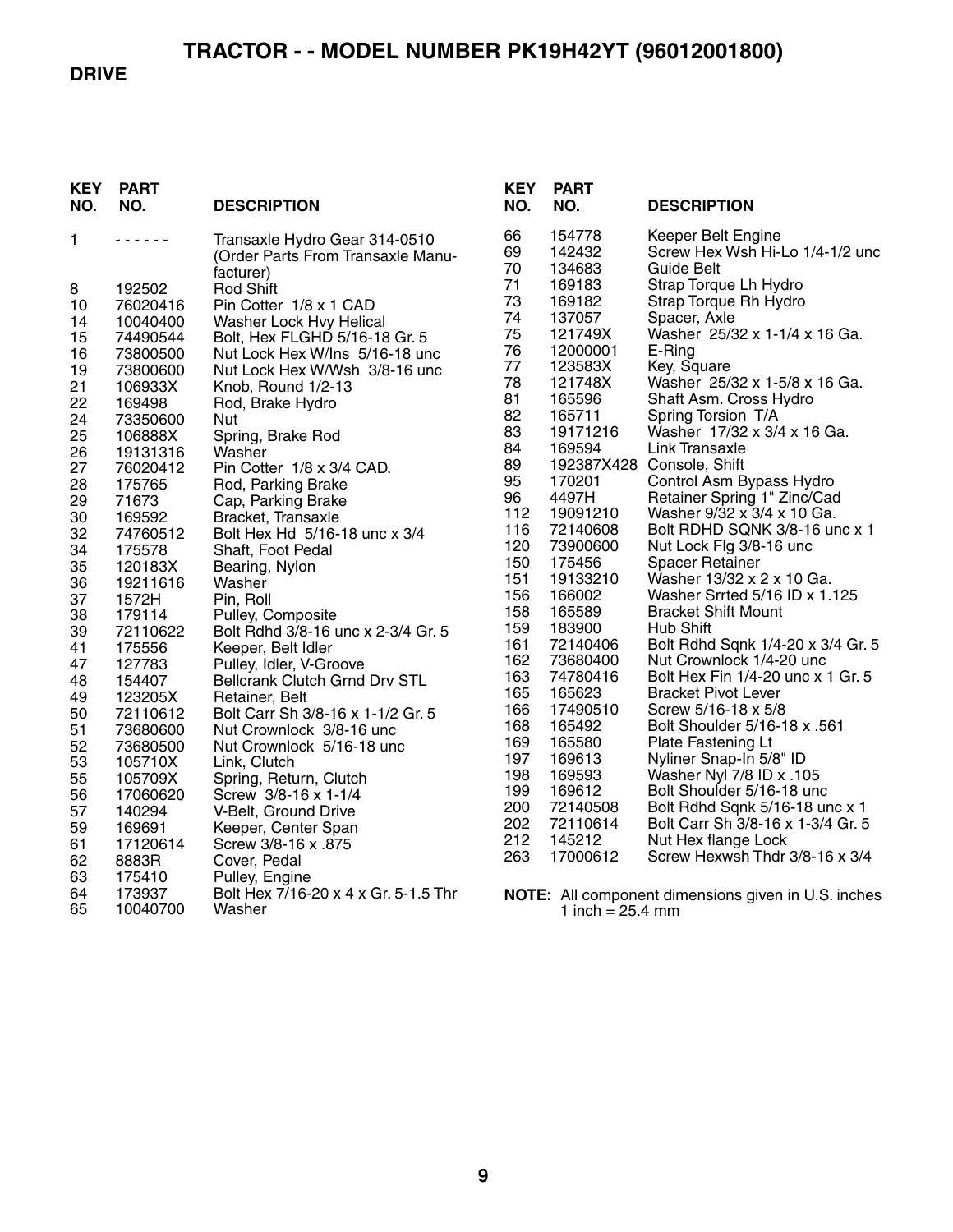## **TRACTOR - - MODEL NUMBER PK19H42YT (96012001800) STEERING ASSEMBLY**



steering\_stealth\_prem\_13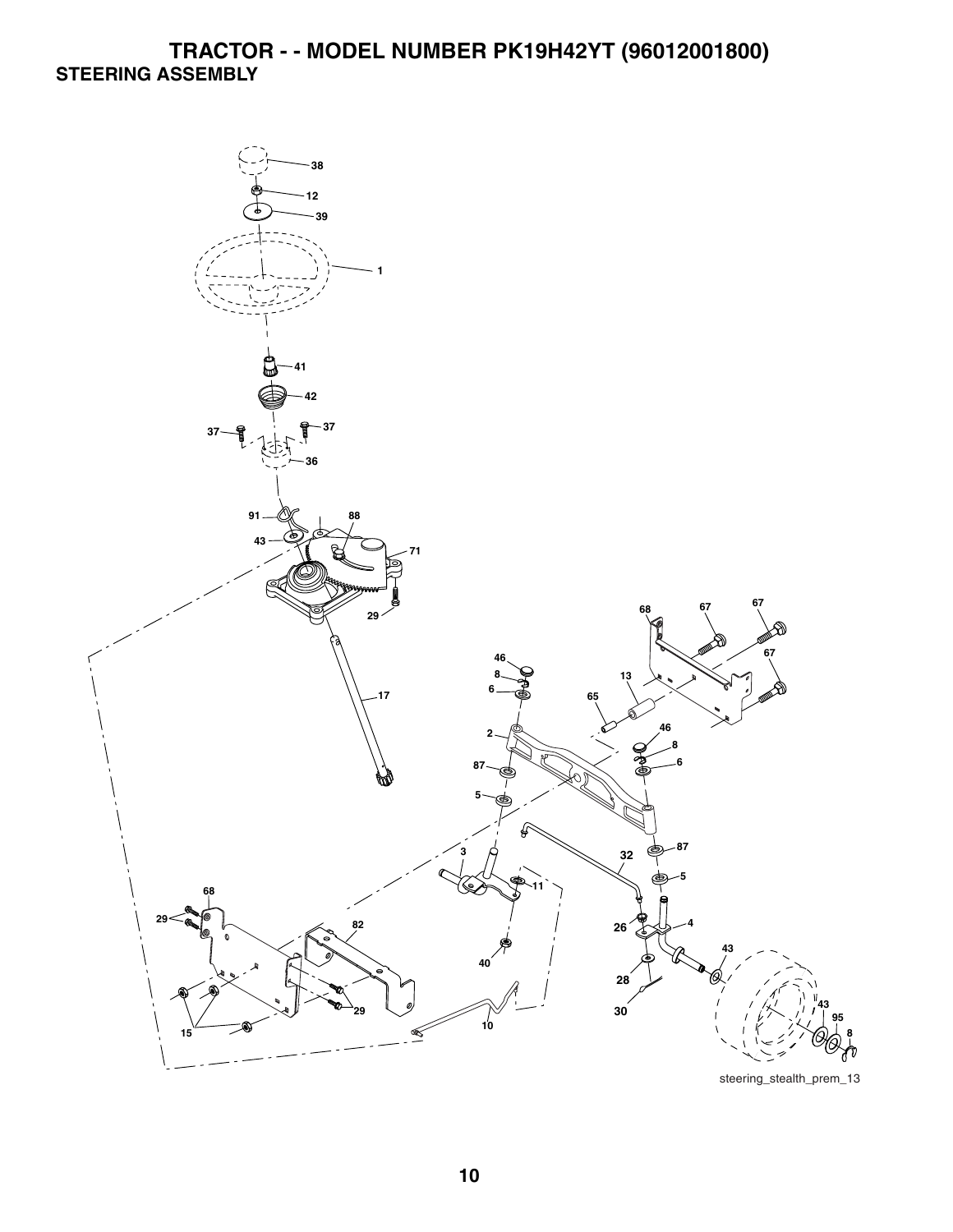**TRACTOR - - MODEL NUMBER PK19H42YT (96012001800) STEERING ASSEMBLY** 

| KEY<br>NO.                                                                                                                                                                                                                 | <b>PART</b><br>NO.                                                                                                                                                                                                                                                                                                                                                                                    | <b>DESCRIPTION</b>                                                                                                                                                                                                                                                                                                                                                                                                                                                                                                                                                                                                                                                                                                                                                                                                                                                                                                                             |
|----------------------------------------------------------------------------------------------------------------------------------------------------------------------------------------------------------------------------|-------------------------------------------------------------------------------------------------------------------------------------------------------------------------------------------------------------------------------------------------------------------------------------------------------------------------------------------------------------------------------------------------------|------------------------------------------------------------------------------------------------------------------------------------------------------------------------------------------------------------------------------------------------------------------------------------------------------------------------------------------------------------------------------------------------------------------------------------------------------------------------------------------------------------------------------------------------------------------------------------------------------------------------------------------------------------------------------------------------------------------------------------------------------------------------------------------------------------------------------------------------------------------------------------------------------------------------------------------------|
| 1<br>$\overline{c}$<br>3<br>4<br>5<br>6<br>8<br>10<br>11<br>12<br>13<br>15<br>17<br>26<br>28<br>29<br>30<br>32<br>36<br>37<br>38<br>39<br>40<br>41<br>42<br>43<br>46<br>65<br>67<br>71<br>68<br>82<br>87<br>88<br>91<br>95 | 186094X428<br>184706<br>169840<br>169839<br>6266H<br>121748X<br>12000029<br>175121<br>10040600<br>73940800<br>136518<br>145212<br>177883<br>126847X<br>19131416<br>17000612<br>76020412<br>192757<br>155105<br>152927<br>186095X428<br>19182411<br>73540600<br>159945<br>163888X428<br>121749X<br>121232X<br>160367<br>72110618<br>175146<br>169827<br>169835<br>173966<br>175118<br>175553<br>188967 | <b>Wheel Steering</b><br>Axle Asm Cast Iron LT<br>Spindle Asm LH<br>Spindle Asm RH<br><b>Bearing Race Thrust Harden</b><br>Washer 25/32 x 1-5/8 x 16 Ga.<br>Ring Klip #t5304-75<br>Link Drag<br>Washer Lock Hvy Hlcl Spr 3/8<br>Nut Hex Jam Toplock 1/2-20 unf<br>Spacer Brg Axle Front<br>Nut Hex Flange Lock<br>Shaft Asm Steering<br><b>Bushing Link Drag</b><br>Washer 13/32 x 7/8 x 16 Ga.<br>Screw 3/8-16 x .75<br>Pin Cotter 1/8 x 3/4<br>Rod Tie<br><b>Bushing Strg</b><br>Screw<br>Insert Cap Strg Wh<br>Washer 9/16 x 1 1/20 x 11 Ga.<br>Crownlock nut<br><b>Adaptor Wheel Strg</b><br>Boot Steering Dash<br>Washer 25/32 x 1 1/4 x 16 Ga.<br>Cap Spindle Fr Top Blk<br>Spacer Brace Axle<br>Bolt RDHD SQNK 3/8-16 x 2 1/4<br><b>Steering Asm</b><br>Axle, Brace<br><b>Bracket Susp Chassis Front</b><br>14. Washer Flat .781 x 1-1/2 x .14<br>Bolt Shoulder 7/16-20 unc<br><b>Clip Steering</b><br>Washer Harden .739 x 1.637 x 060 |
|                                                                                                                                                                                                                            |                                                                                                                                                                                                                                                                                                                                                                                                       |                                                                                                                                                                                                                                                                                                                                                                                                                                                                                                                                                                                                                                                                                                                                                                                                                                                                                                                                                |

**NOTE:** All component dimensions given in U.S. inches 1 inch =  $25.4 \, \text{mm}$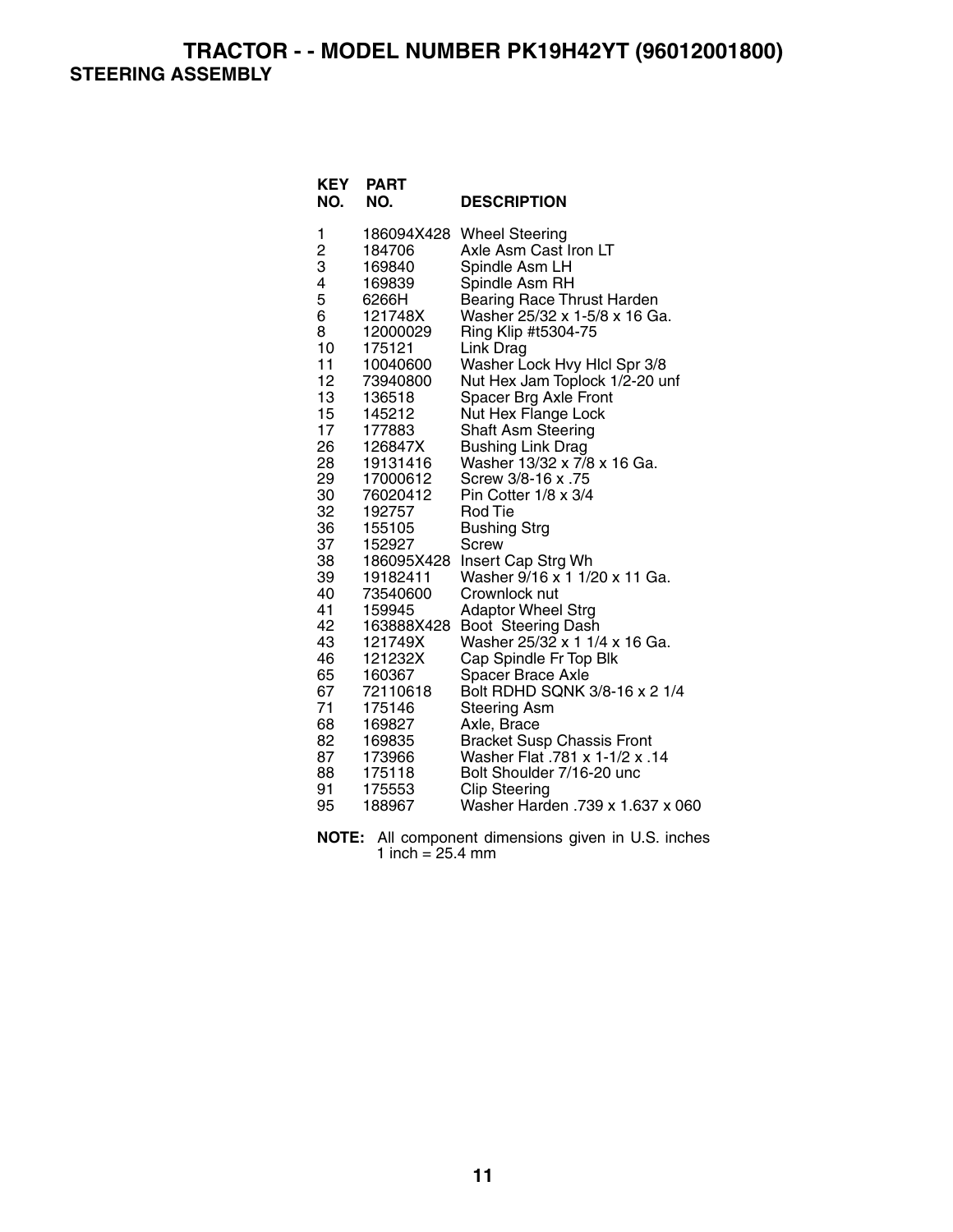**TRACTOR - - MODEL NUMBER PK19H42YT (96012001800) SEAT ASSEMBLY** 





| <b>KEY</b><br>NO. | PART<br>NO. | <b>DESCRIPTION</b>             |
|-------------------|-------------|--------------------------------|
| 1                 | 189022      | Seat                           |
| 2                 | 140551      | Bracket Pivot Seat 8 720       |
| 3                 | 71110616    | Bolt Fin Hex 3/8-16 unc x 1    |
| 4                 | 19131610    | Washer 13/32 x 1 x 10 Ga.      |
| 5                 | 145006      | Clip Push-In                   |
| 6                 | 73800600    | Nut Hex w/Ins. 3/8-16 unc      |
| 7                 | 124181X     | Spring Seat Cprsn 2 250 Blk Zi |
| 8                 | 17000616    | Screw 3/8-16 x 1.5 Smgml       |
| 9                 | 19131614    | Washer 13/32 x 1 x 14 Ga.      |
| 10                | 182493      | Pan Seat                       |
| 11                | 166369      | Knob Seat                      |
| 12                | 174648      | Bracket Mounting Switch        |
| 13                | 121248X     | Bushing Snap Blk Nyl 50 ld     |
|                   |             |                                |

| KEY<br>NO. | <b>PART</b><br>NO. | <b>DESCRIPTION</b>              |
|------------|--------------------|---------------------------------|
| 14         | 72050412           | Bolt Rdhd Sqnk 1/4-20 x 1-1/2   |
| 15         | 121249X            | Spacer Split 28x 88             |
| 16         | 123740X            | <b>Spring Cprsn</b>             |
| 17         | 123976X            | Nut Lock 1/4 Lge Flg Gr. 5 Zinc |
| 18         | 124238X            | Cap Spring                      |
| 21         | 171852             | Bolt Shoulder 5/16-18 unc.      |
| 22         | 73800500           | Nut Hex Lock W/lns 5/16-18      |
| 24         | 19171912           | Washer 17/32 x 1-3/16 x 12 Ga.  |
| 25         | 127018X            | Bolt Shoulder 5/16-18 x 62      |

**NOTE:** All component dimensions given in U.S. inches 1 inch = 25.4 mm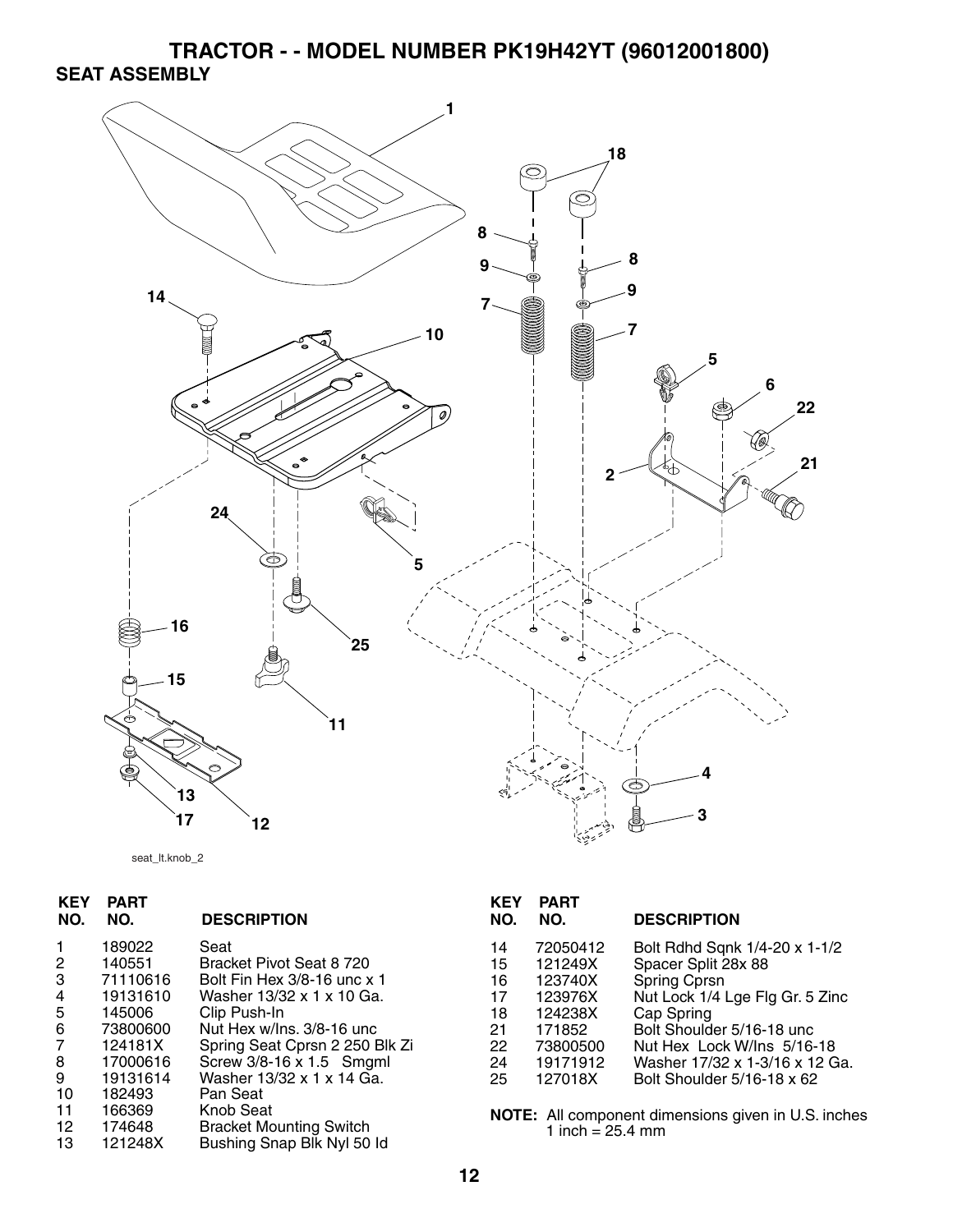#### **ENGINE**

4 188655 Muffler<br>8 171877 Bolt 5/1

8 171877 Bolt 5/16-18 unc x 3/4 13 185909 Muffler Gasket<br>14 148456 Tube Oil Drain 14 148456 Tube Oil Drain

29 137180 Arrester, Spark 31 185534 Tank, Fuel 32 140527 Cap, Fuel 33 123487X Clamp, Hose Blk 37 137040 Line, Fuel

38 181654 Plug Drain Oil Easy

3/4

23 169837 Shield, Browning/Debris Guard

Screw Hex Wsh THDROL 1/4-20 x



**13**

- 116 184362 Nut Hex Flange Toplock M8-1.25
- 117 188654 Tube Exhaust

**NOTE:** All component dimensions given in U.S. inches 1 inch =  $25.4 \, \text{mm}$ 

For engine service and replacement parts, call the toll free number for your engine manufacturer listed below:

| 1-949-460-5688<br>Kawasaki |
|----------------------------|
|----------------------------|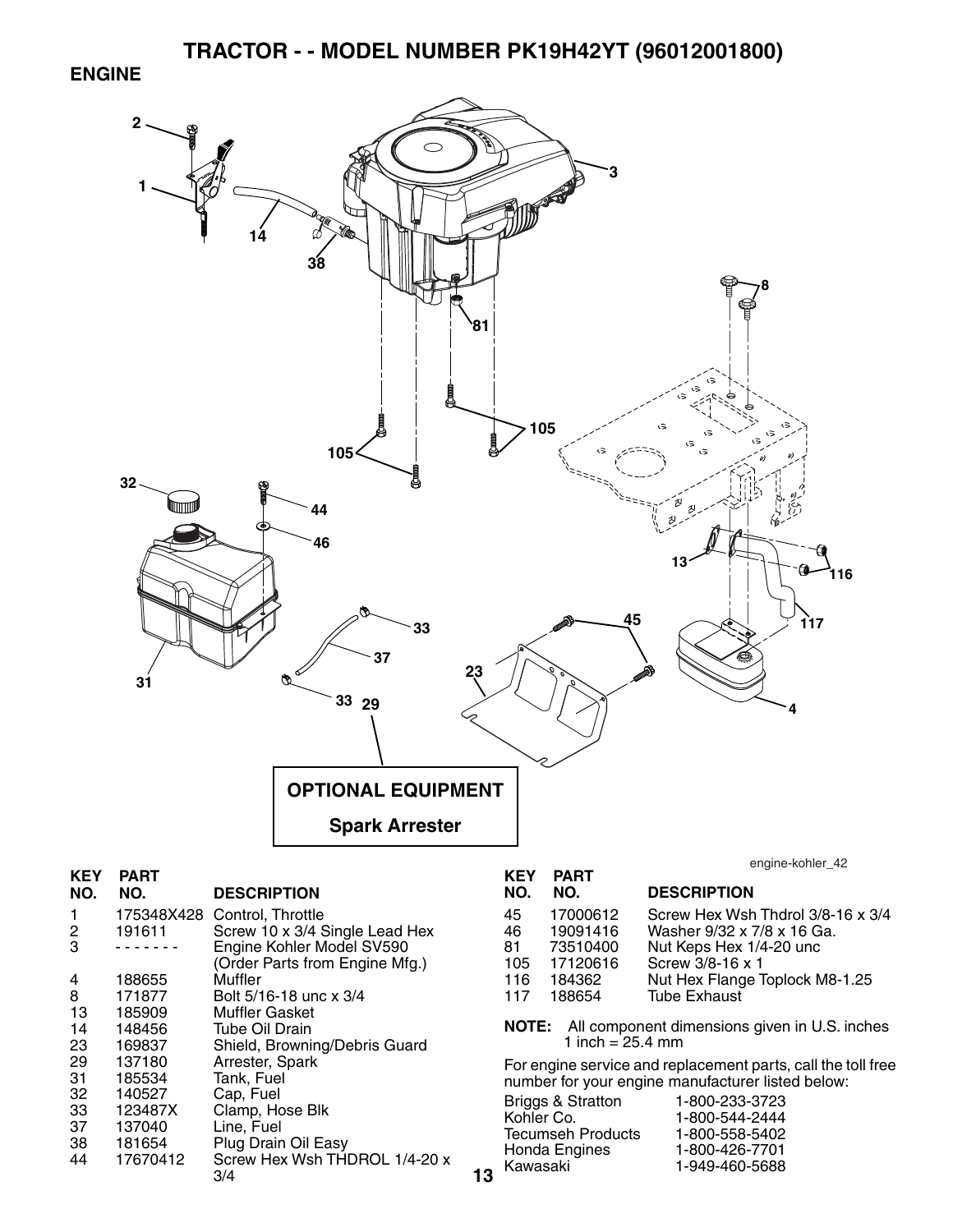![](_page_12_Figure_1.jpeg)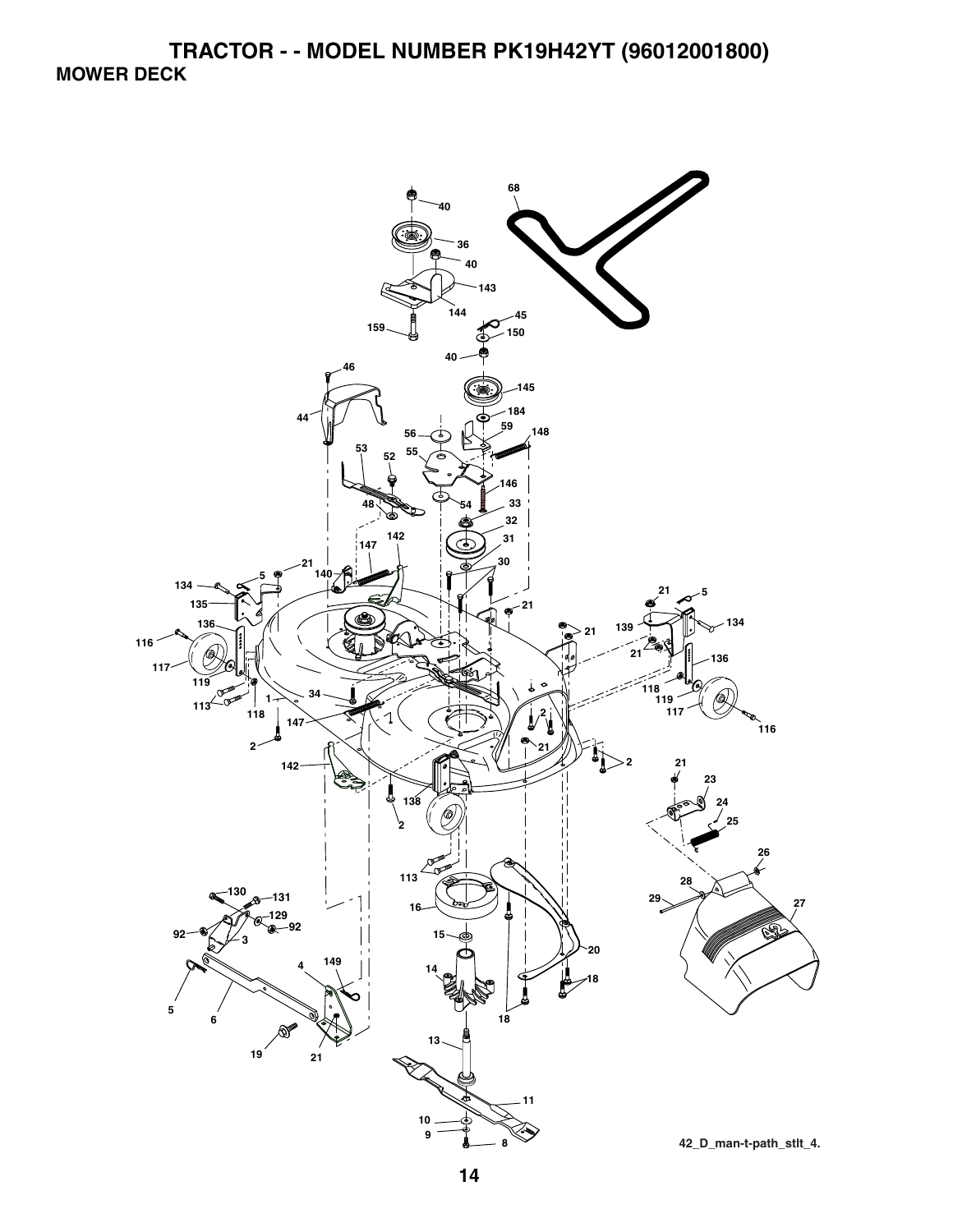### **TRACTOR - - MODEL NUMBER PK19H42YT (96012001800) MOWER DECK**

| <b>KEY</b><br>NO. | <b>PART</b><br>NO. | <b>DESCRIPTION</b>                   | <b>KEY</b><br>NO. | <b>PART</b><br>NO. | <b>DESCRIPTION</b>                                  |
|-------------------|--------------------|--------------------------------------|-------------------|--------------------|-----------------------------------------------------|
| 1                 |                    | 182032X421 Mower Deck Assembly, 42"  | 53                | 184907             | Arm Assembly, Pad, Brake                            |
| 2                 | 72140506           | <b>Bolt</b>                          | 54                | 178515             | Washer, Hardened                                    |
| 3                 | 138017             | Bracket Asm Fr. Sway Bar 3/42        | 55                | 155046             | Arm, Idler                                          |
| 4                 | 165460             | Bracket Asm Deck 42" Sway Bar        | 56                | 122052X            | Spacer, Retainer                                    |
| 5                 | 4939M              | <b>Retainer Spring</b>               | 59                | 141043             | <b>Guard TUV Idler</b>                              |
| 6                 | 178024             | <b>Bar Sway Deck</b>                 | 68                | 144959             | V-Belt, 42" Mower                                   |
| 8                 | 850857             | Bolt 3/8-24 x 1.25 Gr. 8 patched     | 92                | 73800600           | Nut Lock Hex w/Ins 3/8-16 unc                       |
| 9                 | 10030600           | Washer, Lock                         | 113               | 17000510           | Screw 5/16-18                                       |
| 10                | 140296             | Washer, Hardened                     | 116               | 4898H              | Bolt, Shoulder                                      |
|                   |                    | (The following Blades are available) | 117               | 188606             | Wheel, Gauge                                        |
| 11                | 134149             | Blade, Mulching 42" Std (for mulch-  | 118               | 73930600           | Nut Centerlock 3/8-16                               |
|                   |                    | ing mowers only)                     | 119               | 19121414           | Washer 3/8 x 7/8 x 14 Ga.                           |
| $\sim$ $-$        | 139775             | Blade Mulching 42" Premium (For      | 129               | 19131312           | Washer 13/32 x 13/16 x 12 Ga.                       |
|                   |                    | better wear when mulching)           | 130               | 74780616           | Bolt Fin Hex 3/8-16 unc x 1 Gr. 5                   |
| $\sim$ $-$        | 138971             | Blade Mower 42" Hi-Lift (for bagging | 131               | 72140608           | Bolt Rdhd Sqnk 3/8-16 unc x 1                       |
|                   |                    | and discharging)                     | 134               | 156941             | <b>Pin Head Rivet</b>                               |
| 13                | 137645             | Shaft Assembly, Mandrel, Vented      | 135               | 159765X421         | Bracket Asm. Whl Ga. R LH                           |
| 14                | 128774             | Housing, Mandrel, Vented             | 136               | 155986             | Bar Adjusting Gauge Wheel                           |
| 15                | 110485X            | Bearing, Ball, Mandrel               | 138               | 159763X421         | Bracket Asm Whl Ga. R RH                            |
| 16                | 174493             | Stripper, Mandrel Deck               | 139               |                    | 159767X421 Bracket Asm. Whi Ga. F RH                |
| 18                | 72140505           | Bolt, Carriage 5/16-18 x 5/8         | 140               | 159768X421         | Bracket Asm Whl Ga. F LH                            |
| 19                | 132827             | Bolt, Shoulder                       | 142               | 165890             | Arm Spring Brake Mower                              |
| 20                | 159770             | Baffle, Vortex                       | 143               | 157109             | Bracket Arm Idler 42"                               |
| 21                | 73680500           | Nut                                  | 144               | 173441             | Keeper Belt 42" Clutch Cable                        |
| 23                | 177563             | Bracket, Deflector Mower 42"         | 145               | 173437             | Pulley Idler Flat                                   |
| 24                | 105304X            | Cap, Sleeve 80 x 112 Blk Mower       | 146               | 173443             | <b>Bolt Carriage Idler</b>                          |
| 25                | 123713X            | Spring, Torsion, Deflector 2 52      | 147               | 131335             | <b>Spring Extension</b>                             |
| 26                | 110452X            | Nut, Push Phos & Oil                 | 148               | 169022             | Spring Return Idler                                 |
| 27                | 130968X428         | Shield, Deflector 42" Blk            | 149               | 165898             | <b>Retainer Spring Yellow</b>                       |
| 28                | 19111016           | Washer 11/32 x 5/8 x 16 Ga.          | 150               | 19091210           | Washer 9/32 x 3/4 x 10 Ga.                          |
| 29                | 131491             | Rod, Hinge 42" 6 75 W/G              | 159               | 72140614           | Bolt Rdhd Sqn 3/8-16 unc x 1-3/4                    |
| 30                | 173984             | <b>Screw Thdrol</b>                  | 184               | 19131410           | Washer 13/32 x 7/8 x 10 Ga.                         |
| 31                | 187690             | Washer, Spacer Mower Vented          | $\sim$ $-$        | 130794             | Mandrel Assembly (Includes Hous-                    |
| 32                | 173436             | Pulley, Mandrel                      |                   |                    | ing Shaft and Shaft Hardware Only                   |
| 33                | 178342             | Nut, Toplock                         |                   |                    | - Pulley Not Included)                              |
| 34                | 72110612           | Bolt Carr SH 3/8-16 x 1-1/2 Gr.5     | $\sim$ $\sim$     | 184563             | Replacement Mower, Complete                         |
| 36                | 173438             | Pulley, Idler, Flat                  |                   |                    | (Std. deck Order separately gauge                   |
| 40                | 73900600           | Nut Lock 3/8-16                      |                   |                    | wheel components Key Nos. 116-                      |
| 44                | 140088             | Guard, Mandrel, LH                   |                   |                    | 119)                                                |
| 45                | 4497H              | Retainer                             |                   |                    |                                                     |
| 46                | 137729             | Screw, Thdrol 1/4-20 x 5/8 T         |                   |                    |                                                     |
| 48                | 133944             | Washer, Hardened                     |                   |                    | NOTE: All component dimensions given in U.S. inches |
| 52                | 139888             | Bolt, Shoulder 5/16-18 unc           |                   | 1 inch = $25.4$ mm |                                                     |